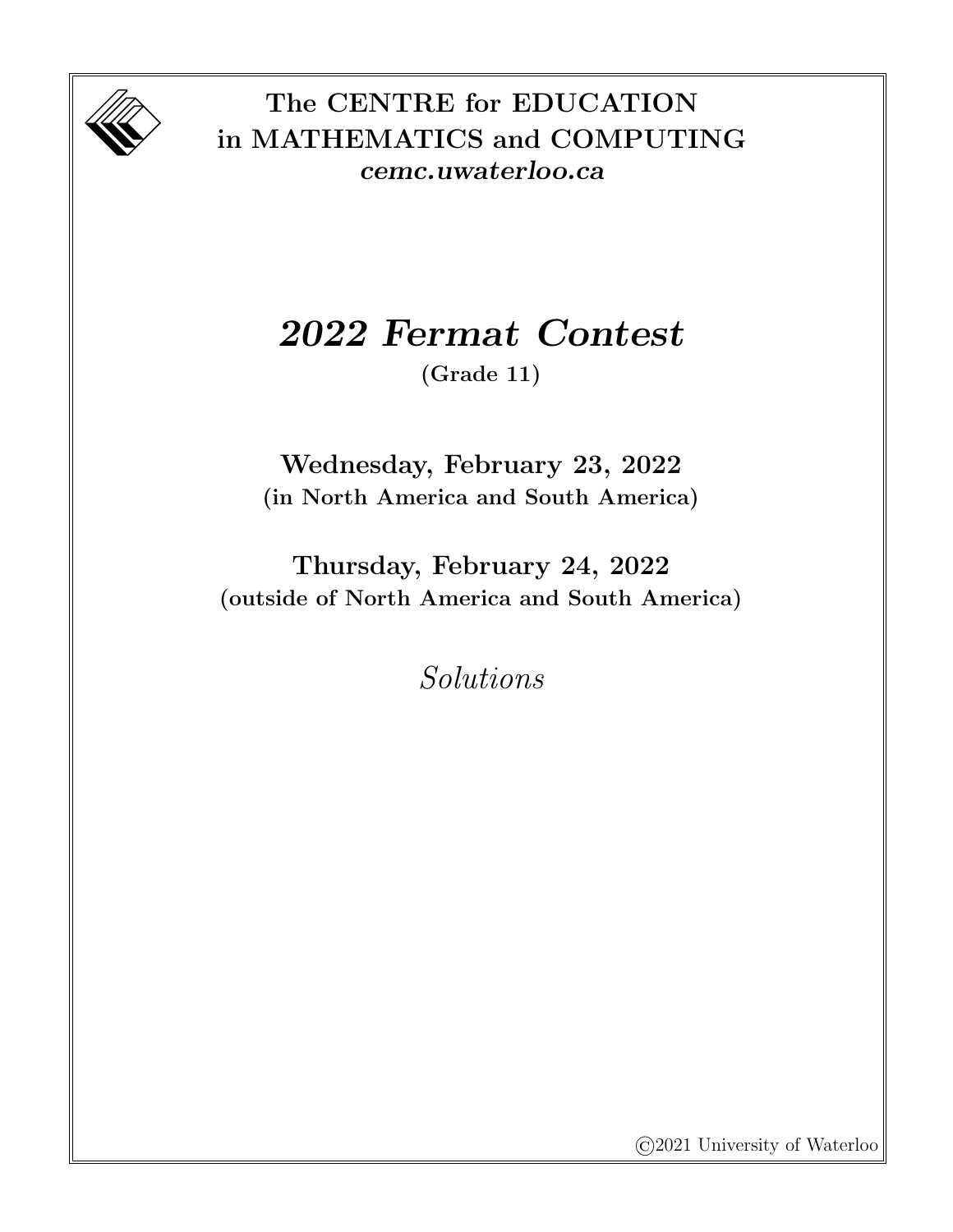1. Evaluating,  $6 + (3 \times 6) - 12 = 6 + 18 - 12 = 12$ .

2. Solution 1

Since the average of two numbers is 7, their sum is  $2 \times 7 = 14$ . Since one of the numbers is 5, the other is  $14 - 5 = 9$ .

Solution 2

The average of two numbers is 7 and one of the numbers is 5. Since 5 is 2 less than 7, the other number must be 2 more than 7, and so is 9.

Answer: (E)

3. From the day on which she walks 500 m to the day on which she walks 4500 m, Gauravi increases her distance by  $(4500 \text{ m}) - (500 \text{ m}) = 4000 \text{ m}$ .

Since Gauravi increases her distance by 500 m each day, then it takes  $\frac{4000 \text{ m}}{500}$ 500 m  $= 8$  days to increase from 500 m to 4500 m.

Starting from Monday and counting forward by 8 days (which is 1 week and 1 day) gets to Tuesday, and so Gauravi walks exactly 4500 m on a Tuesday.

Answer: (C)

4. By arranging 4 rows of 4 squares of side length 2, a square of side length 8 can be formed.



Thus,  $4 \cdot 4 = 16$  squares can be arranged in this way. Since these smaller squares completely cover the larger square, it is impossible to use more  $2 \times 2$  squares, so 16 is the largest possible number.

ANSWER: (C)

5. Since the list includes 15 integers, then an integer has a probability of  $\frac{1}{3}$  of being selected if it occurs  $\frac{1}{3} \cdot 15 = 5$  times in the list.

The integer 5 occurs 5 times in the list and no other integer occurs 5 times, so  $n = 5$ .

Answer: (E)

6. The given triangle can be considered to have base  $PQ$  (which is vertical along the line  $x = 2$ ) and perpendicular height which runs from  $R$  horizontally to  $PQ$ . The line segment joining  $P(2, 6)$  to  $Q(2, 2)$  has length 4. Point  $R(8, 5)$  is 6 units to the right of the line with equation  $x = 2$ . Thus,  $\triangle PQR$  has area  $\frac{1}{2} \cdot 4 \cdot 6 = 12$ .

Answer: (D)

7. Evaluating, 
$$
(1+2+3)(1+\frac{1}{2}+\frac{1}{3}) = 6(1+\frac{1}{2}+\frac{1}{3}) = 6+\frac{6}{2}+\frac{6}{3} = 6+3+2 = 11.
$$
  
Answer. (B)

Answer: (C)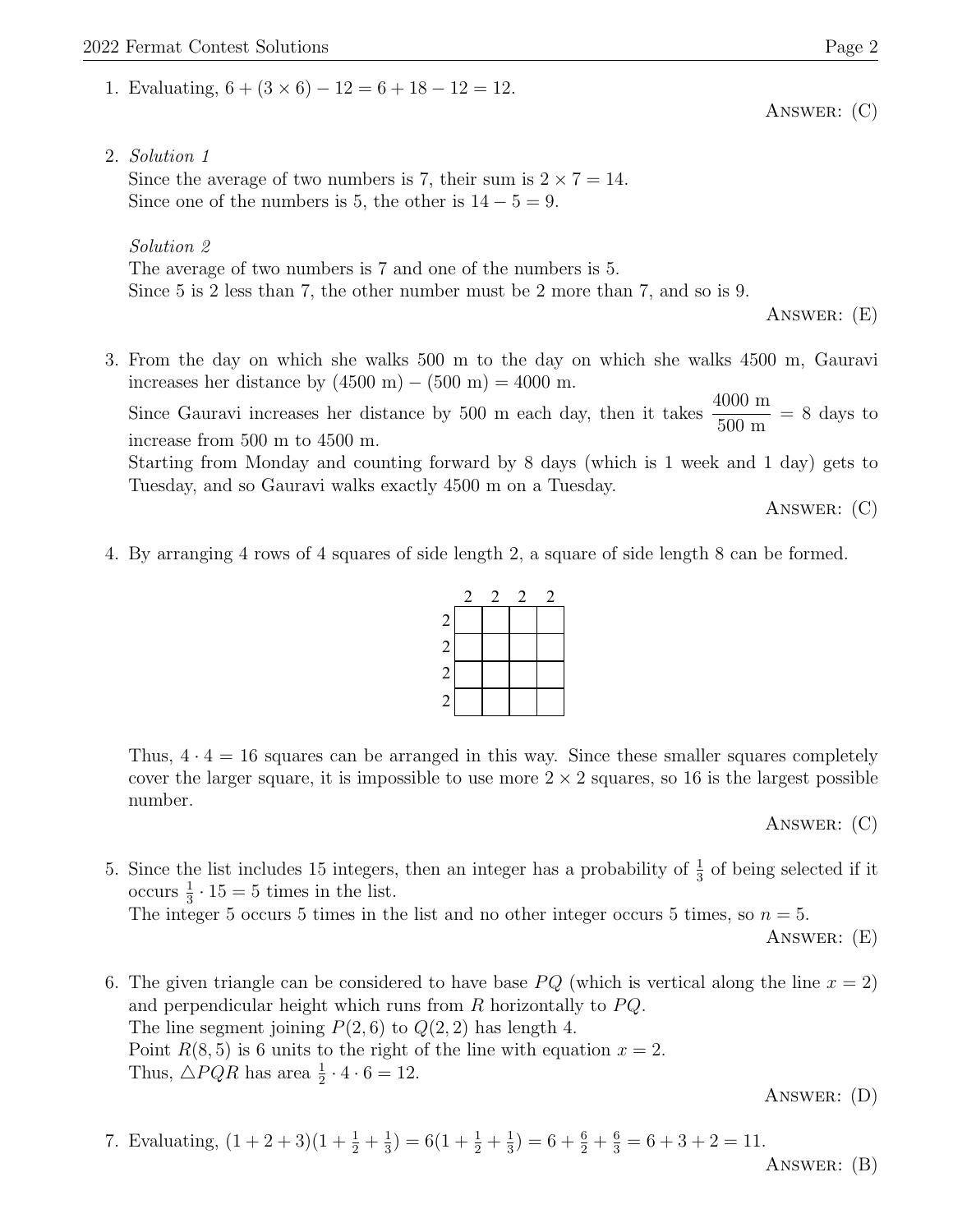8. Since  $10x + y = 75$  and  $10y + x = 57$ , then

$$
(10x + y) + (10y + x) = 75 + 57
$$

and so

$$
11x + 11y = 132
$$

Dividing by 11, we get  $x + y = 12$ .

(We could have noticed initially that  $(x, y) = (7, 5)$  is a pair that satisfies the two equations, thence concluding that  $x + y = 12$ .

Answer: (A)

9. Since Pearl digs 4 holes in 7 days and  $\frac{21}{7} = 3$ , then in 21 days, Pearl digs  $3 \cdot 4 = 12$  holes. Since Miguel digs 2 holes in 3 days and  $\frac{21}{3} = 7$ , then in 21 days, Miguel digs  $7 \cdot 2 = 14$  holes. In total, they dig  $12 + 14 = 26$  holes in 21 days.

Answer: (D)

10. Manipulating the left side,  $2^{11} \times 6^5 = 2^{11} \times (2 \times 3)^5 = 2^{11} \times 2^5 \times 3^5 = 2^{16} \times 3^5$ . Since  $4^x \times 3^y = 2^{16} \times 3^5$  and x and y are positive integers, then  $y = 5$  (because  $4^x$  has no factors of 3). This also means that  $4^x = 2^{16}$ . Since  $4^x = (2^2)^x = 2^{2x}$ , then  $4^x = 2^{16}$  gives  $2^{2x} = 2^{16}$  and so  $2x = 16$  or  $x = 8$ . Therefore,  $x + y = 8 + 5 = 13$ . Answer: (D)

11. We use A, B, C, D, and E to represent Andy, Bev, Cao, Dhruv, and Elcim, respectively. We use the notation  $D > B$  to represent the fact "Dhruv is older than Bev". The five sentences give  $D > B$  and  $B > E$  and  $A > E$  and  $B > A$  and  $C > B$ . These show us that Dhruv and Cao are older than Bev, and Elcim and Andy are younger than Bev. This means that two people are older than Bev and two people are younger than Bev, which means that Bev must be the third oldest.

Answer: (B)

12. Since d is an odd integer, then  $d + d$  is even and  $d \times d$  is odd. Since e is an even integer, then  $e + e$  is even, which means that  $(e + e) \times d$  is even. Also,  $e + d$  is odd, which means that  $d \times (e + d)$  is odd. Thus, 2 of the 4 expressions are equal to an odd integer.

Answer: (C)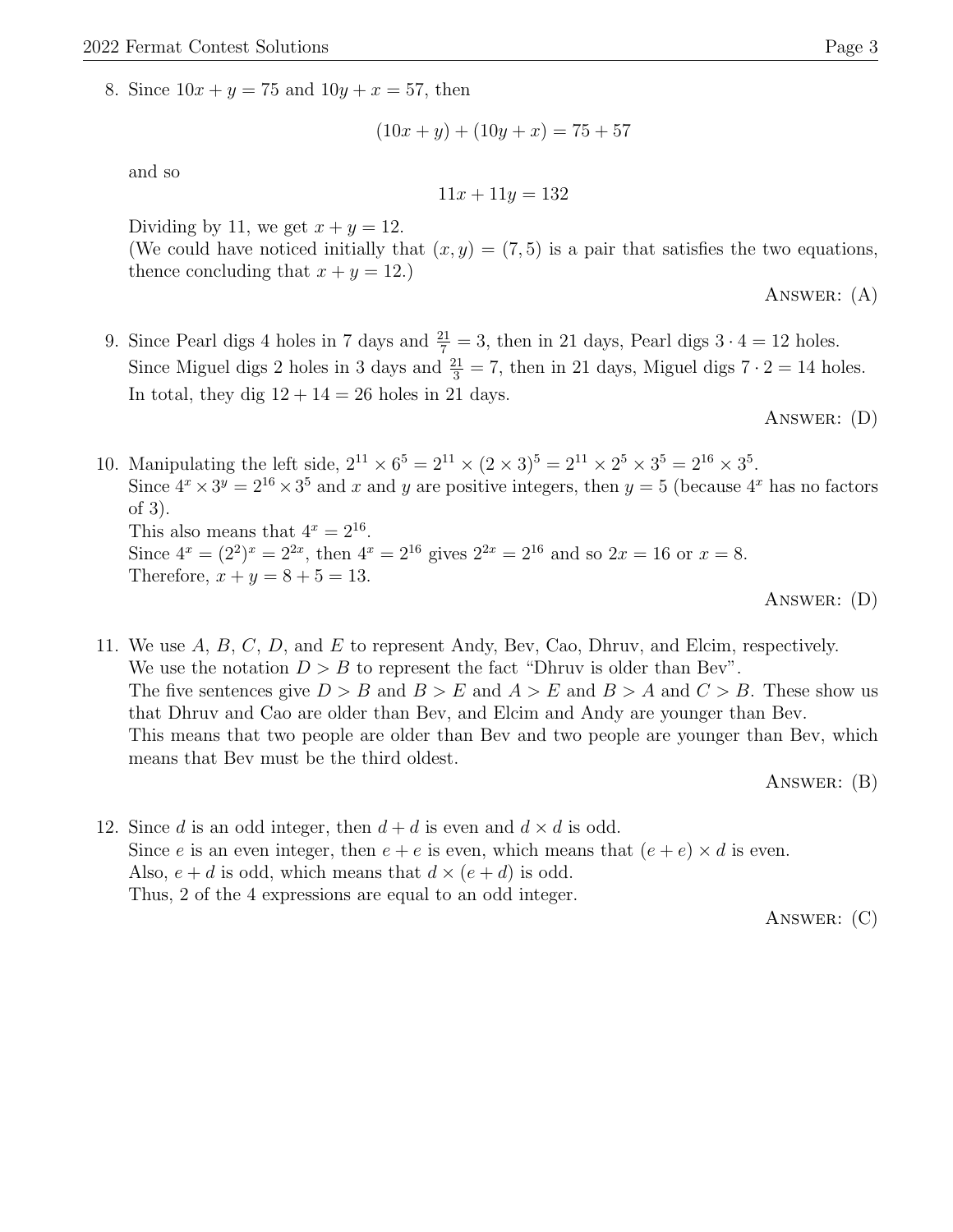13. Suppose that each of the small rectangles has shorter sides of length x.

Then the height of the rectangle in Figure A is  $2x$ , which means that the longer side of each small rectangle has length 2x.

Therefore, the rectangle in Figure A has height  $2x$  and width  $2x + x = 3x$ , which means that its perimeter is  $2(3x + 2x) = 10x$ . Also, the rectangle in Figure B has height 2x and width  $x + 2x + x = 4x$ , so its perimeter is  $2(4x + 2x) = 12x$ .



Therefore, the ratio of the perimeter of Figure A to the perimeter of Figure B is  $10x : 12x$ which is equal to 5 : 6, since  $x \neq 0$ .

Answer: (E)

14. Zebadiah must remove at least 3 shirts.

If he removes 3 shirts, he might remove 2 red shirts and 1 blue shirt.

If he removes 4 shirts, he might remove 2 red shirts and 2 blue shirts.

Therefore, if he removes fewer than 5 shirts, it is not guaranteed that he removes either 3 of the same colour or 3 of different colours.

Suppose that he removes 5 shirts. If 3 are of the same colour, the requirements are satisfied.

If no 3 of the 5 shirts are of the same colour, then at most 2 are of each colour (for example, 2 red, 2 blue and 1 green). This means that he must remove shirts of 3 colours, since if he only removed shirts of 2 colours, he would remove at most  $2 + 2 = 4$  shirts.

In other words, if he removes 5 shirts, it is guaranteed that there are either 3 of the same colour or shirts of all 3 colours.

Thus, the minimum number is 5.

Answer: (D)

15. If a is odd, the output is  $a + 3$ , which is even because it is the sum of two odd integers. If a is even, the output is  $a + 5$ , which is odd, because it is the sum of an even integer and an

odd integer.

Starting with  $a = 15$  and using the machine 2 times, we obtain  $15 \rightarrow 15+3 = 18 \rightarrow 18+5 = 23$ . Starting with 23 and using the machine 2 times, we obtain  $23 \rightarrow 23 + 3 = 26 \rightarrow 26 + 5 = 31$ .

Starting with an odd integer and using the machine 2 times, the net result is adding 8 to the input, because the odd input generates a first output that is 3 larger (and so even) and a second output that is 5 larger than the first output.

This generates a net result that is  $3 + 5$  larger than the input.

Therefore, using the machine 46 more times (that is, repeating the 2 steps a total of 23 more times), we add 8 a total of 23 more times to obtain the output  $31 + 23 \cdot 8 = 215$ .

To this point, the machine has been used 50 times.

Using the machine for the 51st time,  $215 \rightarrow 215 + 3 = 218$  and so the final output is 218. Answer: (B)

16. Since the remainder when 111 is divided by n is 6, then  $111 - 6 = 105$  is a multiple of n and  $n > 6$  (since, by definition, the remainder must be less than the divisor). Since  $105 = 3 \cdot 5 \cdot 7$ , the positive divisors of 105 are 1, 3, 5, 7, 15, 21, 35, 105.

Therefore, the possible values of n are 7, 15, 21, 35, 105, of which there are 5.

ANSWER: (A)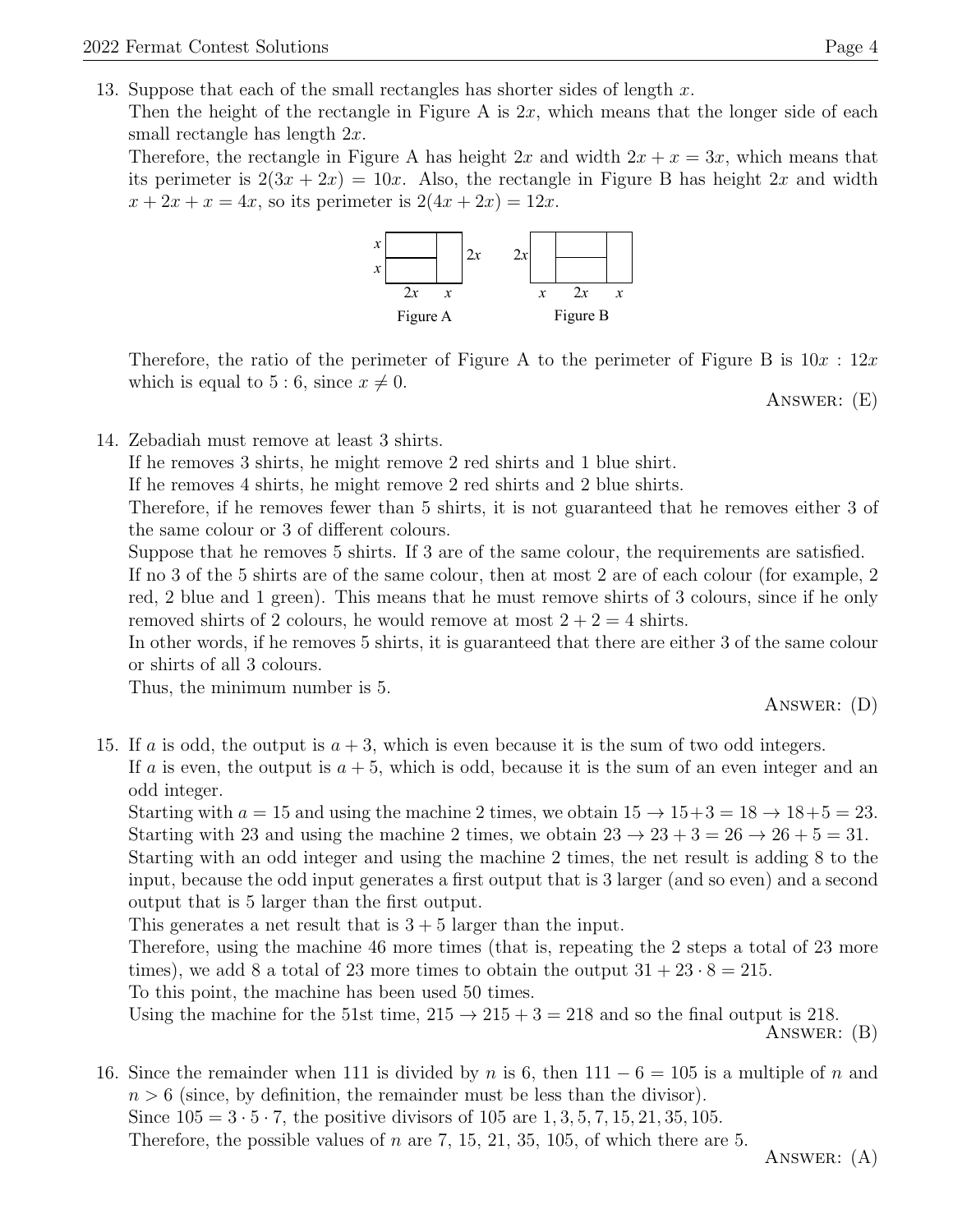17. Suppose that the original can has radius  $r \text{ cm}$  and height  $h \text{ cm}$ .

Since the surface area of the original can is 300 cm<sup>2</sup>, then  $2\pi r^2 + 2\pi rh = 300$ . When the radius of the original can is doubled, its new radius is  $2r$  cm, and so an expression for its surface area, in cm<sup>2</sup>, is  $2\pi(2r)^2 + 2\pi(2r)h$  which equals  $8\pi r^2 + 4\pi rh$ , and so  $8\pi r^2 + 4\pi rh = 900$ . When the height of the original can is doubled, its new height is  $2h$  cm, and so an expression for its surface area, in cm<sup>2</sup>, is  $2\pi r^2 + 2\pi r(2h)$  which equals  $2\pi r^2 + 4\pi rh$ . Multiplying  $2\pi r^2 + 2\pi rh = 300$  by 3, we obtain  $6\pi r^2 + 6\pi rh = 900$ . Since  $8\pi r^2 + 4\pi rh = 900$ , we obtain

$$
6\pi r^2 + 6\pi rh = 8\pi r^2 + 4\pi rh
$$

$$
2\pi rh = 2\pi r^2
$$

$$
\pi rh = \pi r^2
$$

Since  $2\pi r^2 + 2\pi rh = 300$  and  $\pi rh = \pi r^2$ , then  $2\pi r^2 + 2\pi r^2 = 300$  and so  $4\pi r^2 = 300$  or  $\pi r^2 = 75$ . Since  $\pi rh = \pi r^2 = 75$ , then  $2\pi r^2 + 4\pi rh = 6 \cdot 75 = 450$ , and so the surface area of the cylinder with its height doubled is  $450 \text{ cm}^2$ .

ANSWER:  $(A)$ 

18. Let A be Aria's starting point, B be Bianca's starting point, and M be their meeting point. It takes Aria 42 minutes to walk from A to M and 28 minutes from M to B. (Note that 9:00 a.m. is 18 minutes after 8:42 a.m., and 9:10 a.m. is 10 minutes after 9:00 a.m..)

Since Aria walks at a constant speed, then the ratio of the distance  $AM$  to the distance  $MB$ is equal to the ratio of times, or 42 : 28, which is equivalent to 3 : 2.

Since it takes 42 minutes for Bianca to walk from  $B$  to  $M$ , the ratio of distances  $AM$  to  $MB$  is 3 : 2, and Bianca walks at a constant speed, then it takes Bianca  $\frac{3}{2} \times 42 = 63$  minutes to walk from M to A.

Therefore, Bianca arrives at Aria's starting point at 9:45 a.m.

(Note that 9:00 a.m. is 18 minutes after 8:42 a.m., and 9:45 a.m. is 45 minutes after 9:00 a.m..) Answer: (D)

19. Since  $\triangle PQR$  is right-angled at R, then by the Pythagorean Theorem,

$$
PQ^2 = PR^2 + QR^2 = 12^2 + 16^2 = 144 + 256 = 400
$$

Since  $PQ > 0$ , then  $PQ = 20$ .

Since M is the midpoint of PQ, then  $MQ = \frac{1}{2}$  $\frac{1}{2}PQ = 10.$ 

Now  $\triangle NMQ$  is similar to  $\triangle PRQ$ , since each is right-angled and they share a common angle at Q.

Therefore, 
$$
\frac{NQ}{PQ} = \frac{MQ}{RQ}
$$
 and so  $\frac{NQ}{20} = \frac{10}{16}$  which gives  $NQ = \frac{20 \cdot 10}{16} = \frac{25}{2}$ .  
\nThus,  $RN = RQ - NQ = 16 - \frac{25}{2} = \frac{32}{2} - \frac{25}{2} = \frac{7}{2}$ .  
\nSince  $\triangle PNR$  is right-angled at *R*, its area equals  $\frac{1}{2} \cdot PR \cdot RN = \frac{1}{2} \cdot 12 \cdot \frac{7}{2} = 21$ .  
\nAnswer: (A)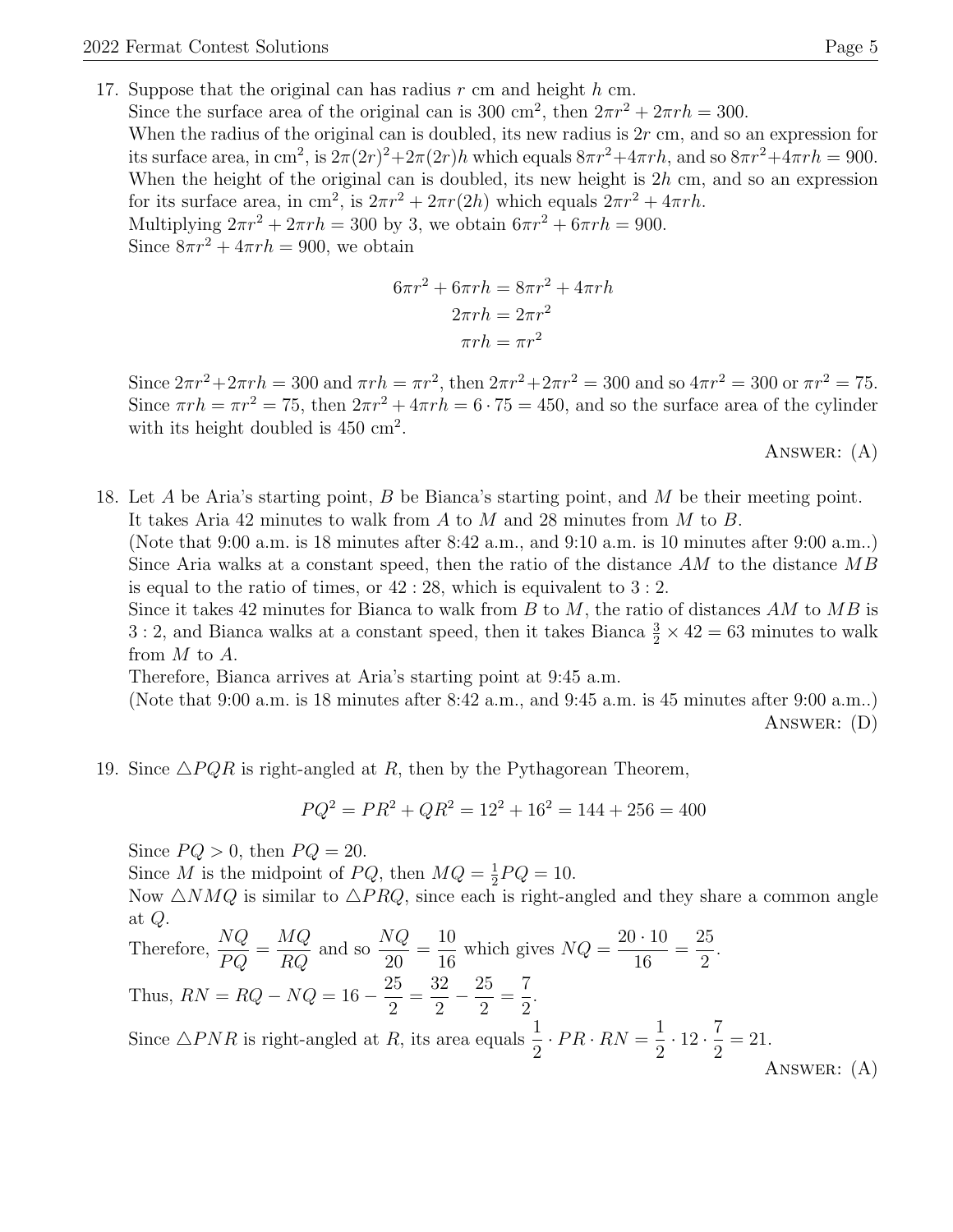20. We note that

$$
t_1 = \frac{1}{1} - \frac{1}{3} = \frac{2}{3} \approx 0.67
$$
  
\n
$$
t_1 + t_2 = \left(\frac{1}{1} - \frac{1}{3}\right) + \left(\frac{1}{2} - \frac{1}{4}\right) = \frac{2}{3} + \frac{1}{4} = \frac{11}{12} \approx 0.92
$$
  
\n
$$
t_1 + t_2 + t_3 = \left(\frac{1}{1} - \frac{1}{3}\right) + \left(\frac{1}{2} - \frac{1}{4}\right) + \left(\frac{1}{3} - \frac{1}{5}\right)
$$
  
\n
$$
= \frac{1}{1} + \frac{1}{2} + \frac{1}{3} - \frac{1}{3} - \frac{1}{4} - \frac{1}{5}
$$
  
\n
$$
= \frac{1}{1} + \frac{1}{2} - \frac{1}{4} - \frac{1}{5} = 1.05
$$
  
\n
$$
t_1 + t_2 + t_3 + t_4 = \left(\frac{1}{1} - \frac{1}{3}\right) + \left(\frac{1}{2} - \frac{1}{4}\right) + \left(\frac{1}{3} - \frac{1}{5}\right) + \left(\frac{1}{4} - \frac{1}{6}\right)
$$
  
\n
$$
= \frac{1}{1} + \frac{1}{2} + \frac{1}{3} + \frac{1}{4} - \frac{1}{3} - \frac{1}{4} - \frac{1}{5} - \frac{1}{6}
$$
  
\n
$$
= \frac{1}{1} + \frac{1}{2} - \frac{1}{5} - \frac{1}{6} \approx 1.13
$$

This means that the sum of the first k terms is less than 1.499 for  $k = 1, 2, 3, 4$ . When  $k > 4$ , we can extend the pattern that we saw for  $k = 3$  and  $k = 4$  to note that

$$
t_1 + t_2 + t_3 + \ldots + t_{k-1} + t_k = \left(\frac{1}{1} - \frac{1}{3}\right) + \left(\frac{1}{2} - \frac{1}{4}\right) + \left(\frac{1}{3} - \frac{1}{5}\right) + \cdots
$$
  
+ 
$$
\left(\frac{1}{k-1} - \frac{1}{k+1}\right) + \left(\frac{1}{k} - \frac{1}{k+2}\right)
$$
  
= 
$$
\frac{1}{1} + \frac{1}{2} + \frac{1}{3} + \cdots + \frac{1}{k-1} + \frac{1}{k} - \frac{1}{3} - \frac{1}{4} - \frac{1}{5} - \cdots - \frac{1}{k+1} - \frac{1}{k+2}
$$
  
= 
$$
\frac{1}{1} + \frac{1}{2} + \frac{1}{3} - \frac{1}{3} + \cdots + \frac{1}{k-1} - \frac{1}{k-1} + \frac{1}{k} - \frac{1}{k} - \frac{1}{k+1} - \frac{1}{k+2}
$$
  
= 
$$
\frac{1}{1} + \frac{1}{2} - \frac{1}{k+1} - \frac{1}{k+2}
$$
  
= 1.500 - 
$$
\frac{1}{k+1} - \frac{1}{k+2}
$$

This means that the sum of the first k terms is less than 1.499 exactly when  $\frac{1}{1}$  $k+1$  $+$ 1  $k+2$ is greater than 0.001.

As k increases from 4, each of  $\frac{1}{1}$  $k+1$ and  $\frac{1}{1}$  $k+2$ decreases, which means that their sum decreases as well. When  $k = 1998$ , 1  $k+1$  $+$ 1  $k+2$ = 1 1999  $+$ 1 2000  $>$ 1 2000  $+$ 1 2000 = 1 1000  $= 0.001.$ When  $k = 1999$ , 1  $k+1$  $+$ 1  $k + 2$ = 1 2000  $+$ 1 2001  $\lt$ 1 2000  $^{+}$ 1 2000 = 1 1000  $= 0.001.$ This means that  $\frac{1}{1}$  $k+1$  $+$ 1  $k+2$ is greater than 0.001 exactly when  $k \le 1998$  and is less than 0.001 when  $k \ge 1999$ .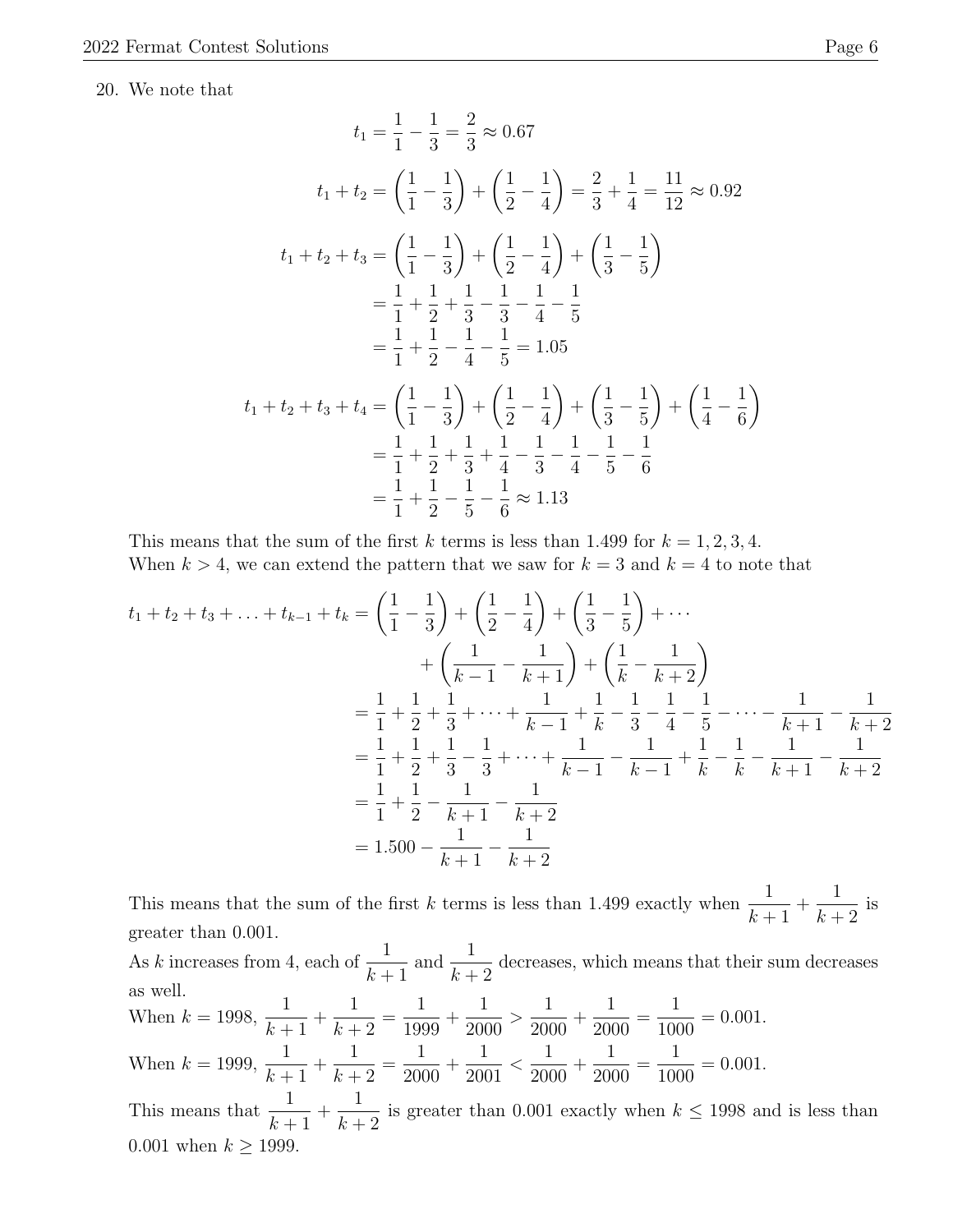In other words, the sum of the first k terms is less than 1.499 for  $k = 1, 2, 3, 4$  as well as for  $5 \leq k \leq 1998$ , which is the same as saying that this is true for  $1 \leq k \leq 1998$ . Therefore,  $k = 1998$  is the largest positive integer for which the sum of the first k terms is less

than 1.499.

Answer: (E)

21. The total mass of the six steel bars in the bags is at least  $1+2+3+4+5+6=21$  kg and at most  $10 + 11 + 12 + 13 + 14 + 15 = 75$  kg. This is because the masses of the 15 given bars are 1 kg, 2 kg, 3 kg, . . ., 14 kg, and 15 kg.

Since the six bars are divided between three bags with the same total mass in each bag, then the total mass in each bag is at least  $21 \div 3 = 7$  kg and at most  $75 \div 3 = 25$  kg.

There are  $25 - 7 + 1 = 19$  masses that are an integer number of kilograms in this range (7 kg, 8 kg, 9 kg, . . ., 23 kg, 24 kg, 25 kg).

Each of 19 these masses is indeed possible. To see this, we note that

$$
1+6=2+5=3+4=7 \qquad 1+7=2+6=3+5=8 \qquad 1+8=2+7=3+6=9
$$

which shows that 7, 8 and 9 are possible values of M.

Continuing to increase the larger values to 15, 14, 13, we eventually obtain

$$
1 + 15 = 2 + 14 = 3 + 13 = 16
$$

and also that each value of M between 10 and 16, inclusive, will be a possible value of M. Now, we increase the smaller values, starting from the last three pairs:

 $2+15 = 3+14 = 4+13 = 17$   $3+15 = 4+14 = 5+13 = 18$   $\cdots$   $10+15 = 11+14 = 12+13 = 25$ 

which shows that 17, 18, 19, 20, 21, 22, 23, 24, and 25 are also possible values of  $M$ . This shows that every integer value of M with  $7 \leq M \leq 25$  is possible. In summary, there are 19 possible values of M.

Answer: 19

22. We enclose the given rectangle in a larger rectangle with horizontal and vertical sides so that the vertices of the smaller rectangle lie on the sides of the larger rectangle.

We will also remove the units from the problem and deal with dimensionless quantities.



Since *VWYZ* is a rectangle, then  $YW = ZV = 100$  and  $ZY = VW = 150$ . Since  $\triangle YCW$  is right-angled at C, by the Pythagorean Theorem,

$$
CW^2 = YW^2 - YC^2 = 100^2 - 20^2 = 10000 - 400 = 9600
$$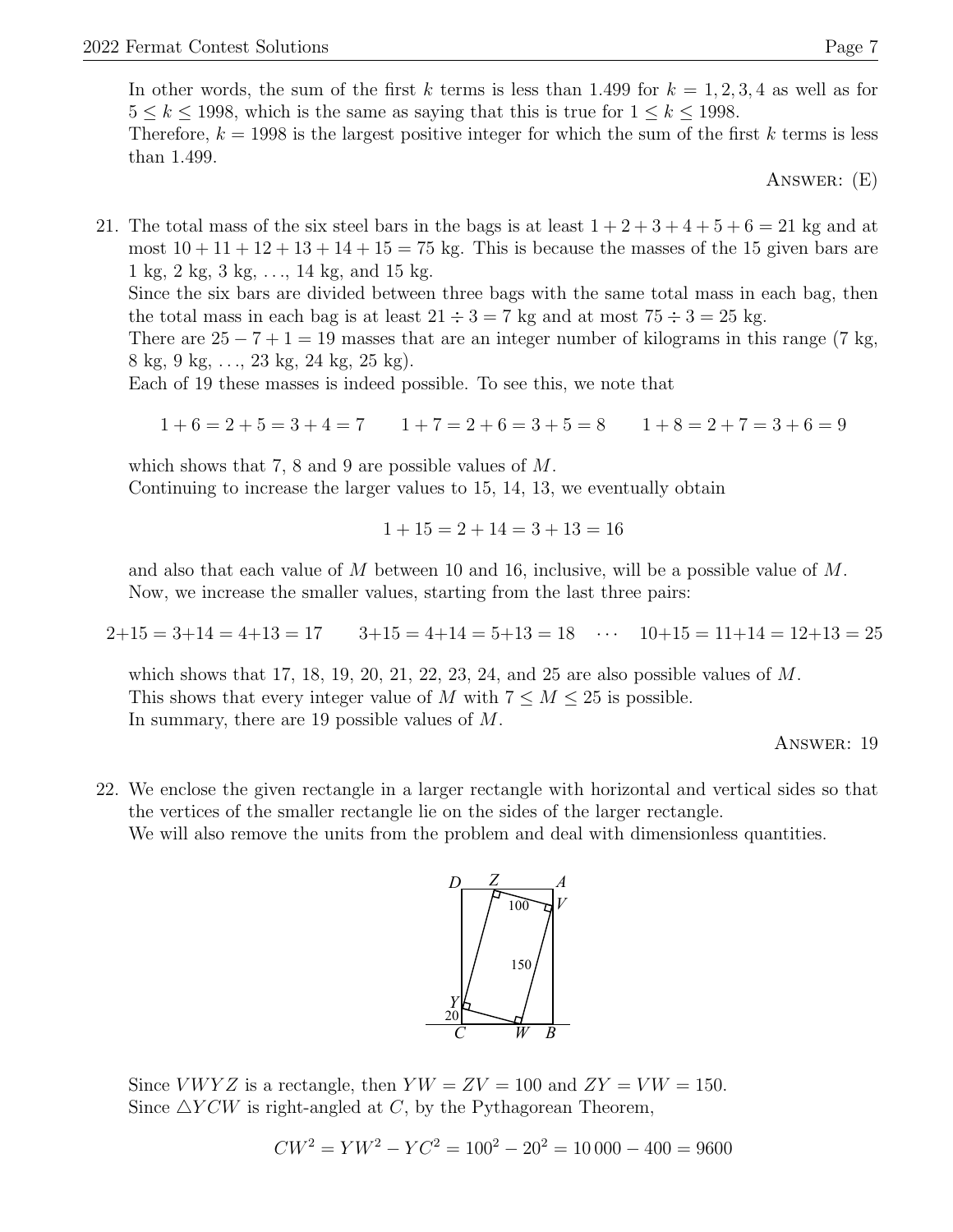Since  $CW > 0$ , then  $CW =$  $\sqrt{9600} = \sqrt{1600 \cdot 6} = \sqrt{1600}$  $\sqrt{6} = 40\sqrt{6}.$ The height of Z above the horizontal line is equal to the length of DC, which equals  $DY + YC$ which equals  $DY + 20$ . Now  $\triangle ZDY$  is right-angled at D and  $\triangle YCW$  is right-angled at C. Also,  $\angle DYZ + \angle ZYW + \angle WYC = 180^\circ$ , which means that  $\angle DYZ + \angle WYC = 90^\circ$ , since  $\angle ZYW = 90^\circ.$ Since  $\angle CWY + \angle WYC = 90^{\circ}$  as well (using the sum of the angles in  $\triangle YCW$ ), we obtain  $\angle DYZ = \angle CWY$ , which tells us that  $\triangle ZDY$  is similar to  $\triangle YCW$ . Therefore,  $\frac{DY}{dV}$ ZY =  $CW$ Y W and so  $DY =$  $ZY \cdot CW$ Y W =  $\frac{150 \cdot 40 \sqrt{6}}{2}$ 100  $= 60\sqrt{6}.$ Finally,  $DC = DY + 20 = 60\sqrt{6} + 20 \approx 166.97$ . Rounded to the nearest integer, DC is 167.

Since the length of DC to the nearest integer is  $100 + x$  and this must equal 167, then  $x = 67$ . Answer: 67

23. Suppose that  $k$  is a fixed, but unknown, positive integer.

Suppose also that the lines with equations  $9x + 4y = 600$  and  $kx - 4y = 24$  intersect at the point with positive integer coordinates  $(x, y)$ .

Since  $9x + 4y = 600$  and  $kx - 4y = 24$ , adding these equations, we get  $9x + kx = 624$  and so  $(9 + k)x = 624.$ 

Since x and y are to be positive integers and  $k > 0$ , then  $9 + k$  and x are a positive divisor pair of 624 with  $9 + k > 9$ .

Now  $624 = 6 \cdot 104 = 6 \cdot 8 \cdot 13 = 2^{4}3^{1}13^{1}$ , and so the positive divisors of 624 are

1, 2, 3, 4, 6, 8, 12, 13, 16, 24, 26, 39, 48, 52, 78, 104, 156, 208, 312, 624

We also want the value of  $y$  to be a positive integer.

Since the point  $(x, y)$  lies on the line with equation  $9x + 4y = 600$ , then  $4y = 600 - 9x$  which gives  $y = 150 - \frac{9}{4}$  $\frac{9}{4}x$ , which is an integer exactly when x is a multiple of 4.

Therefore, we want x to be a positive divisor of 624 which is a multiple of 4.

Thus, the possible values of x are 4, 8, 12, 16, 24, 48, 52, 104, 156, 208, 312, 624.

The corresponding values of  $9 + k$  are 156, 78, 52, 39, 26, 13, 12, 6, 4, 3, 2, 1.

Since  $9 + k > 9$ , we eliminate 6, 4, 3, 2, 1 from this list.

Thus, the possible values of  $9 + k$  are 156, 78, 52, 39, 26, 13, 12.

The corresponding values of k are  $147, 69, 43, 30, 17, 4, 3$ .

These correspond to the following values of  $x: 4, 8, 12, 16, 24, 48, 52$ .

Using  $y = 150 - \frac{9}{4}$  $\frac{9}{4}x$ , these give the following values of y: 141, 132, 123, 114, 96, 42, 33. These are indeed all positive.

This means that there are 7 values of k with the required properties.

Answer: 07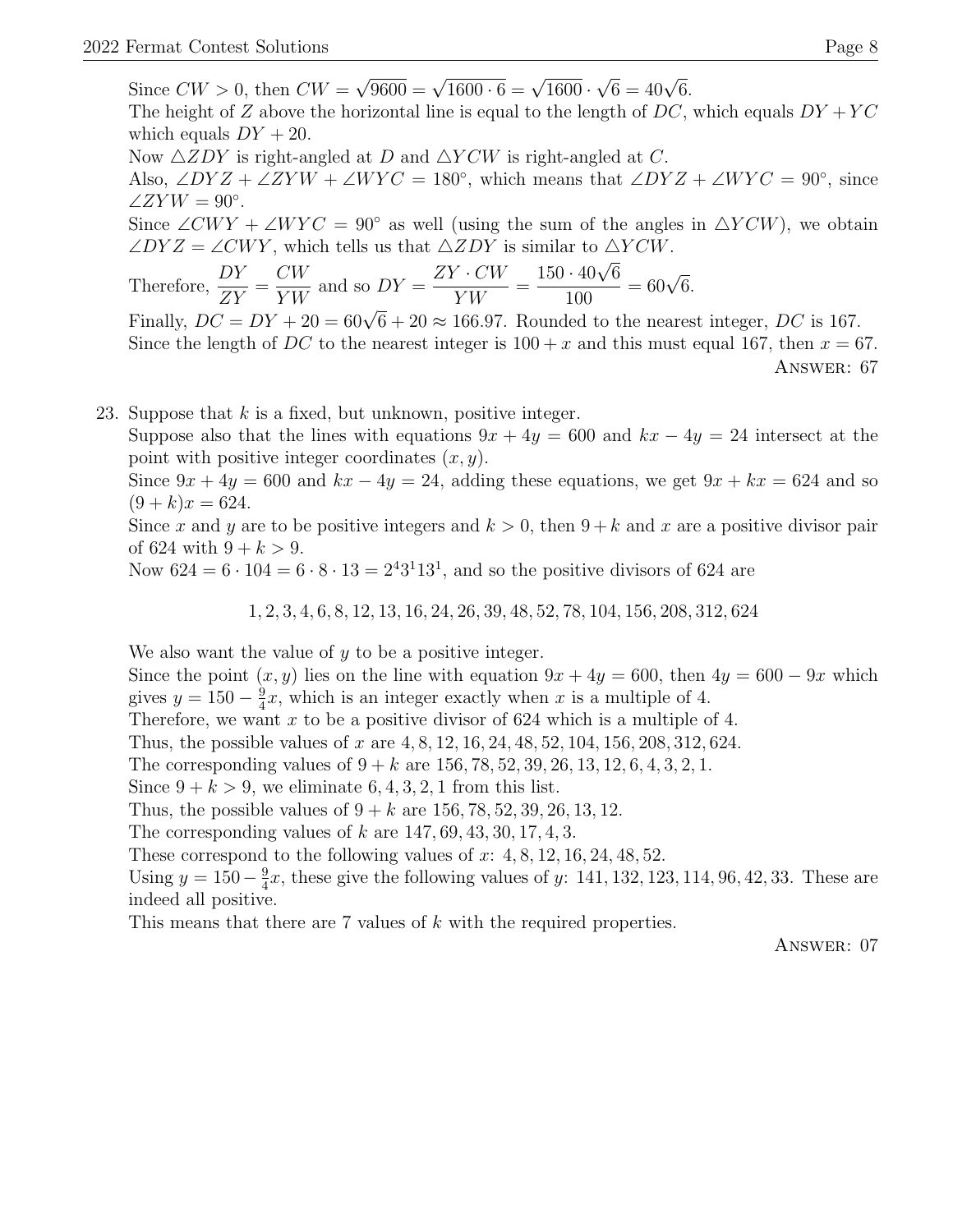24. Since  $f(p) = 17$ , then  $ap^2 + bp + c = 17$ . Since  $f(q) = 17$ , then  $aq^2 + bq + c = 17$ . Subtracting these two equations, we obtain  $a(p^2 - q^2) + b(p - q) = 0$ . Since  $p^2 - q^2 = (p - q)(p + q)$ , this becomes  $a(p - q)(p + q) + b(p - q) = 0$ . Since  $p < q$ , then  $p - q \neq 0$ , so we divide by  $p - q$  to get  $a(p + q) + b = 0$ . Since  $f(p+q) = 47$ , then  $a(p+q)^2 + b(p+q) + c = 47$  and so  $(p+q)(a(p+q) + b) + c = 47$ . Since  $a(p+q) + b = 0$ , then  $(p+q)(0) + c = 47$  which tells us that  $c = 47$ . Since  $ap^2 + bp + c = 17$ , then  $ap^2 + bp = -30$  and so  $p(ap + b) = -30$ . Similarly,  $q(aq + b) = -30$ . Since p and q are prime numbers and a and b are integers, then p and q must be prime divisors of −30. We note that  $30 = 2 \cdot 3 \cdot 5$  and also that p and q must be distinct. Since  $p < q$ , then  $p = 2$  and  $q = 3$ , or  $p = 2$  and  $q = 5$ , or  $p = 3$  and  $q = 5$ . Alternatively, we could note that since  $f(p) = f(q) = 17$ , then  $f(p) - 17 = f(q) - 17 = 0$ . Therefore,  $f(x) - 17$  is a quadratic polynomial with roots p and q, which means that we can write  $f(x) - 17 = a(x - p)(x - q)$ , since the quadratic polynomial has leading coefficient a. Since  $f(p+q) = 47$ , then  $f(p+q) - 17 = a(p+q-p)(p+q-q)$  which gives  $47 - 17 = aqp$  or  $apq = 30.$ As above,  $p = 2$  and  $q = 3$ , or  $p = 2$  and  $q = 5$ , or  $p = 3$  and  $q = 5$ . If  $p = 2$  and  $q = 3$ , the equations  $p(ap + b) = -30$  becomes  $2(2a + b) = -30$  (or  $2a + b = -15$ ) and the equation  $q(aq + b) = -30$  becomes  $3(3a + b) = -30$  (or  $3a + b = -10$ ). Subtracting  $2a + b = -15$  from  $3a + b = -10$ , we obtain  $a = 5$  (note that  $a > 0$ ) which gives  $b = -15 - 2 \cdot 5 = -25.$ Therefore,  $f(x) = 5x^2 - 25x + 47$ . Since  $pq = 6$ , then  $f(pq) = 5(6^2) - 25(6) + 47 = 77$ . If  $p = 2$  and  $q = 5$ , we get  $2a + b = -15$  and  $5a + b = -6$ . Subtracting the first of these from the second, we obtain  $3a = 9$  which gives  $a = 3$  (note that  $a > 0$ ) and then  $b = -15 - 2 \cdot 3 = -21$ . Therefore,  $f(x) = 3x^2 - 21x + 47$ . Since  $pq = 10$ , then  $f(pq) = 3(10^2) - 21(10) + 47 = 137$ . If  $p = 3$  and  $q = 5$ , we get  $3a + b = -10$  and  $5a + b = -6$ . Subtracting the first of these from the second, we obtain  $2a = 4$  which gives  $a = 2$  (note that  $a > 0$ ) and then  $b = -10 - 3 \cdot 2 = -16$ . Therefore,  $f(x) = 2x^2 - 16x + 47$ . Since  $pq = 15$ , then  $f(pq) = 2(15^2) - 16(15) + 47 = 257$ . The sum of these values of  $f(pq)$  is  $77 + 137 + 257 = 471$ . The rightmost two digits of this integer are 71. Answer: 71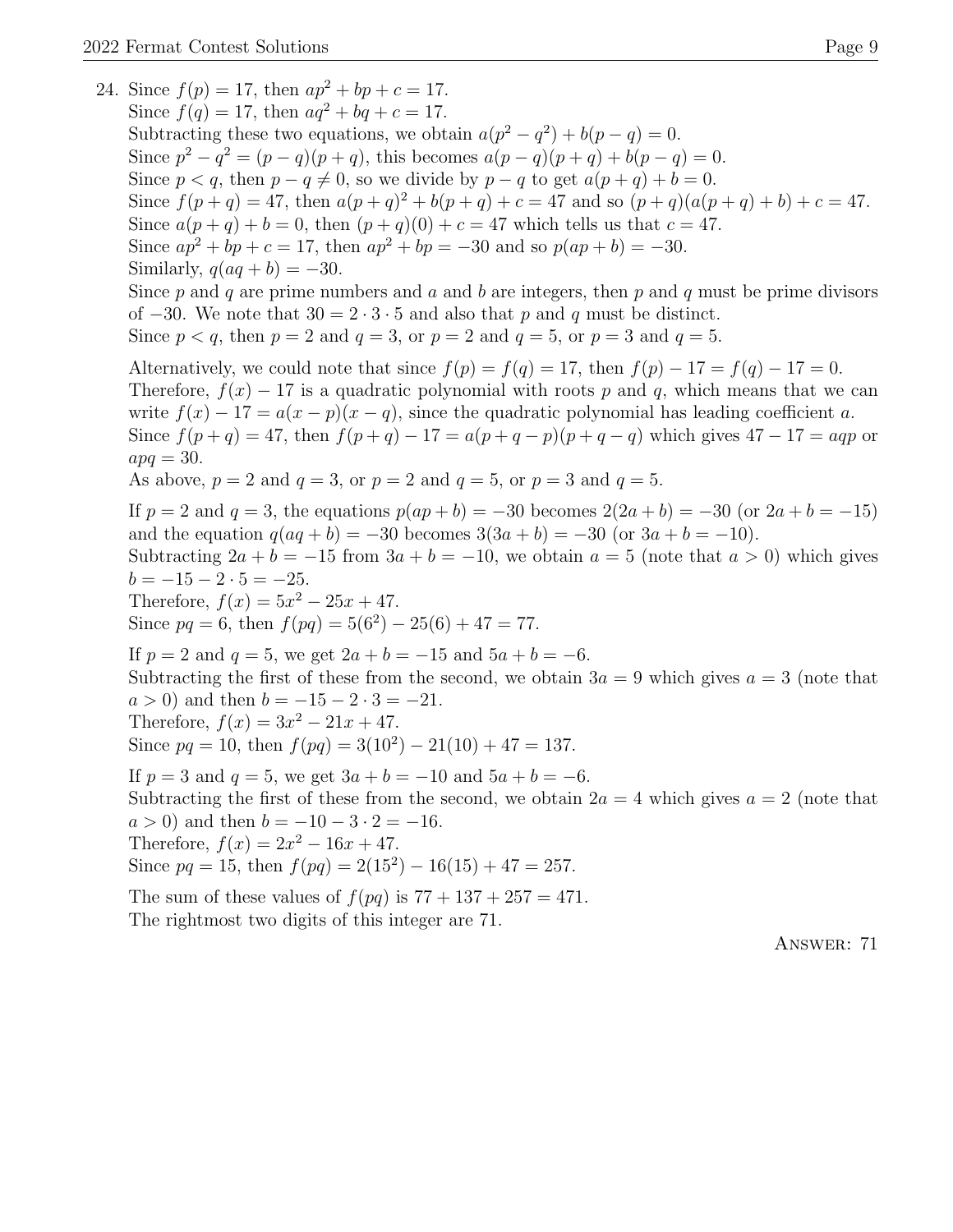25. Consider the grid as laid out in the problem:

| $\overline{a}$ | b                | C |
|----------------|------------------|---|
| $\it d$        | 5                | е |
|                | $\boldsymbol{q}$ | h |

We know that the sums of the integers along each row, along each column, and along the two main diagonals are all divisible by 5.

We start by removing all but the integers 5,  $a, c, f$ , and  $h$  from the grid.

| $\it a$ |   | C                |
|---------|---|------------------|
|         | 5 |                  |
|         |   | $\boldsymbol{h}$ |

There are 9 choices for each of a and c.

Since the sum of the entries on each diagonal is a multiple of 5, then  $a + 5 + h$  is a multiple of 5, which is equivalent to saying that  $a + h$  is a multiple of 5.

Note that each of  $a$  and  $h$  is between 1 and 9.

If  $a = 1$ , then  $h = 4$  or  $h = 9$ . If  $a = 6$ , then  $h = 4$  or  $h = 9$ . If  $a = 2$ , then  $h = 3$  or  $h = 8$ . If  $a = 7$ , then  $h = 3$  or  $h = 8$ . If  $a = 3$ , then  $h = 2$  or  $h = 7$ . If  $a = 8$ , then  $h = 2$  or  $h = 7$ . If  $a = 4$ , then  $h = 1$  or  $h = 6$ . If  $a = 9$ , then  $h = 1$  or  $h = 6$ . If  $a = 5$ , then  $h = 5$ .

We write  $h = \overline{a}$  to show that h depends on a. (Note that h does not depend on c.) We will remember later that there might be 1 or 2 possible values for  $h$ , depending on the value of  $a$ .

Similarly,  $c + 5 + f$  is a multiple of 5, or equivalently that  $c + f$  is a multiple of 5 and this same combinations of possible values for  $c$  and  $f$  exist as for  $a$  and  $h$ .

We write  $f = \overline{c}$ . This gives us

| $\boldsymbol{a}$ |   | $\mathcal{C}_{0}^{(n)}$ |
|------------------|---|-------------------------|
|                  | 5 |                         |
| $\epsilon$       |   | $\overline{a}$          |

Since  $a + b + c$  is a multiple of 5, then  $b + (a + c)$  is a multiple of 5. We write  $b = \overline{a + c}$ , since b depends on  $a + c$ .

This gives us

| $\boldsymbol{a}$ | $a + c$ | С         |
|------------------|---------|-----------|
|                  | 5       |           |
| $\overline{c}$   |         | $\bar{a}$ |

Since a and c are each between 1 and 9, then  $a + c$  is between 2 and 18. Recall that  $b = \overline{a + c}$ is also between 1 and 9.

If  $a + c$  is one of 2, 7, 12, and 17, the possible values for  $b = \overline{a + c}$  are 3 and 8.

If  $a + c$  is one of 3, 8, 13, and 18, the possible values for  $b = \overline{a + c}$  are 2 and 7.

If  $a + c$  is one of 4, 9, and 14, the possible values for  $b = \overline{a + c}$  are 1 and 6.

If  $a + c$  is one of 5, 10, and 15, then  $b = \overline{a + c} = 5$ .

If  $a + c$  is one of 6, 11, and 16, the possible values for  $b = \overline{a + c}$  are 4 and 9.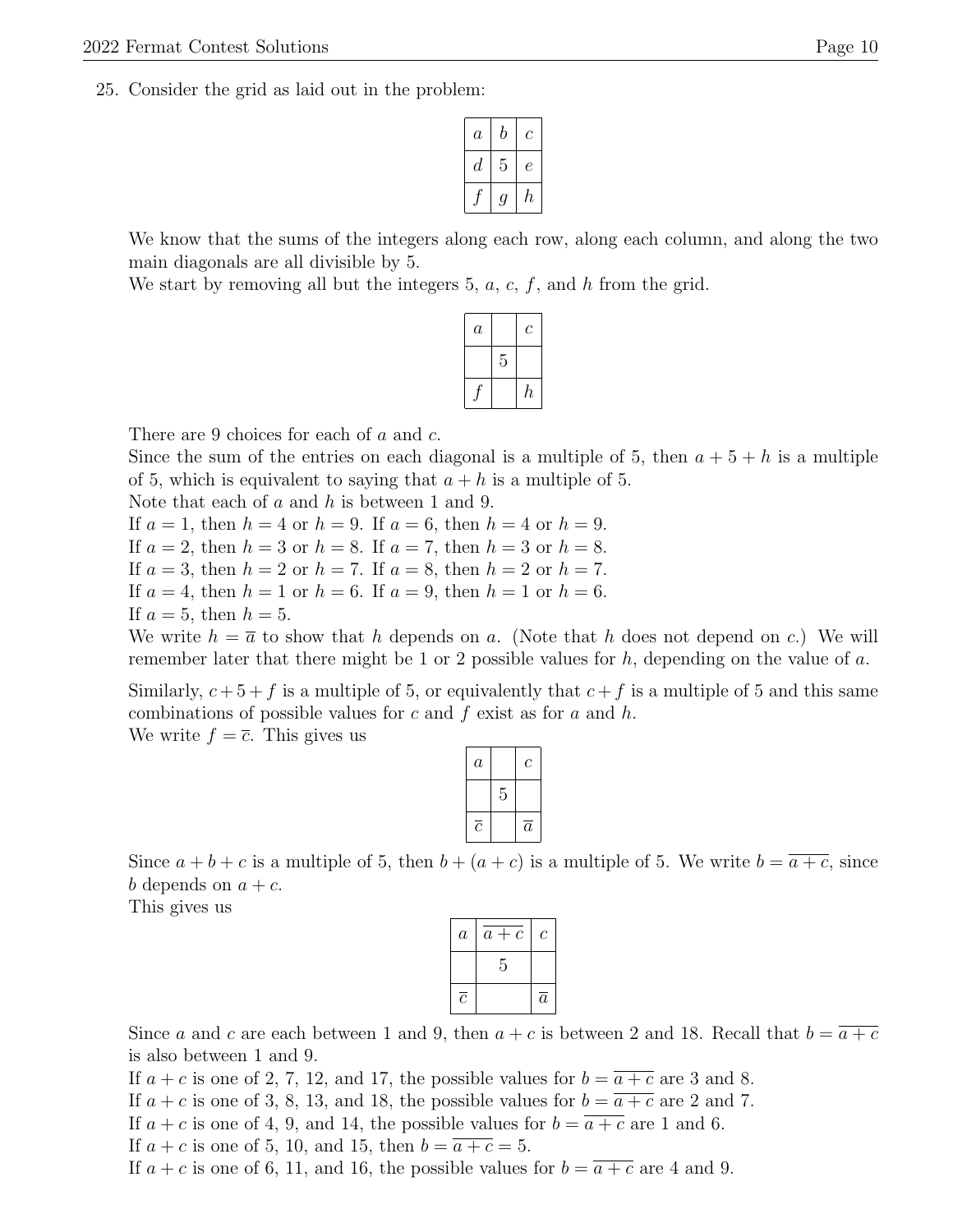We can now start to consider a number of cases. Because we have seen above that the number of possibilities for some of the entries depend on whether or not a and c are 5, we look at (i)  $a = c = 5$ , (ii)  $a = 5$  and  $c \neq 5$ , (iii)  $c = 5$  and  $a \neq 5$ , and (iv)  $a \neq 5$  and  $c \neq 5$ .

Case 1:  $a = c = 5$ 

From above, there is only one choice for each of  $\bar{a}$  and  $\bar{c}$ : each must equal 5. Also,  $a + c = 10$  and so  $\overline{a + c}$  must also equal 5, giving the grid:

| $\overline{5}$ | $\overline{5}$ | 5 |
|----------------|----------------|---|
|                | $\overline{5}$ |   |
| 5              |                | 5 |

Similarly, each of the remaining cells can only be filled with 5, so there is only 1 way of completing the grid in this case.

Case 2:  $a = 5$  and  $c \neq 5$ 

Since  $a = 5$ , then  $\overline{a} = 5$ .

Also, since  $a = 5$ , then  $a + c = 5 + c$  which means that  $\overline{a + c}$  is the same as  $\overline{c}$ , giving the grid:



Here, there are 8 choices for c (everything but 5) and 2 choices for each occurrence of  $\bar{c}$  (since  $c$  is not 5).

Furthermore, the possibilities for the 3 empty cells are determined by either the value of c or by the value of  $\bar{c}$ , neither of which can be a multiple of 5.

Thus, there are 2 possibilities for each of these 3 empty cells.

Combining this information, in this case, there are thus  $1^2 \cdot 8 \cdot 2^2 \cdot 2^3 = 2^8$  grids.

Case 3:  $c = 5$  and  $a \neq 5$ If  $c = 5$  and  $a \neq 5$ , there are also  $2^8$  grids.

Next, we consider the situation when  $a \neq 5$  and  $c \neq 5$ .

We know here that there are two possible values for each of  $\bar{a}$  and  $\bar{c}$ . However, the number of possible values for  $\overline{a+c}$  depends on whether  $a+c$  is a multiple of 5. Additionally, the number of possibilities for the 3 unlabelled cells also depend on the values of combinations of a, c,  $\bar{a}$ , and  $\bar{c}$ . This leads to three more cases in which  $a \neq 5$  and  $c \neq 5$ .

Case 4:  $a \neq 5$  and  $c \neq 5$  and  $a + c$  is a multiple of 5

There are 8 choices for a (everything but 5).

There are then 2 choices for c (either of the choices that makes  $a + c$  a multiple of 5).

There are 2 choices for each of  $\bar{a}$  and  $\bar{c}$ , since neither a nor c is 5.

Also,  $\overline{a+c} = 5$  since  $a+c$  is a multiple of 5.

This gives the grid:

| $\boldsymbol{a}$ | 5 | C              |
|------------------|---|----------------|
|                  | h |                |
| 3                |   | $\overline{a}$ |

The empty cell in the bottom row must be filled with a 5 to make the sum of the middle column a multiple of 5.